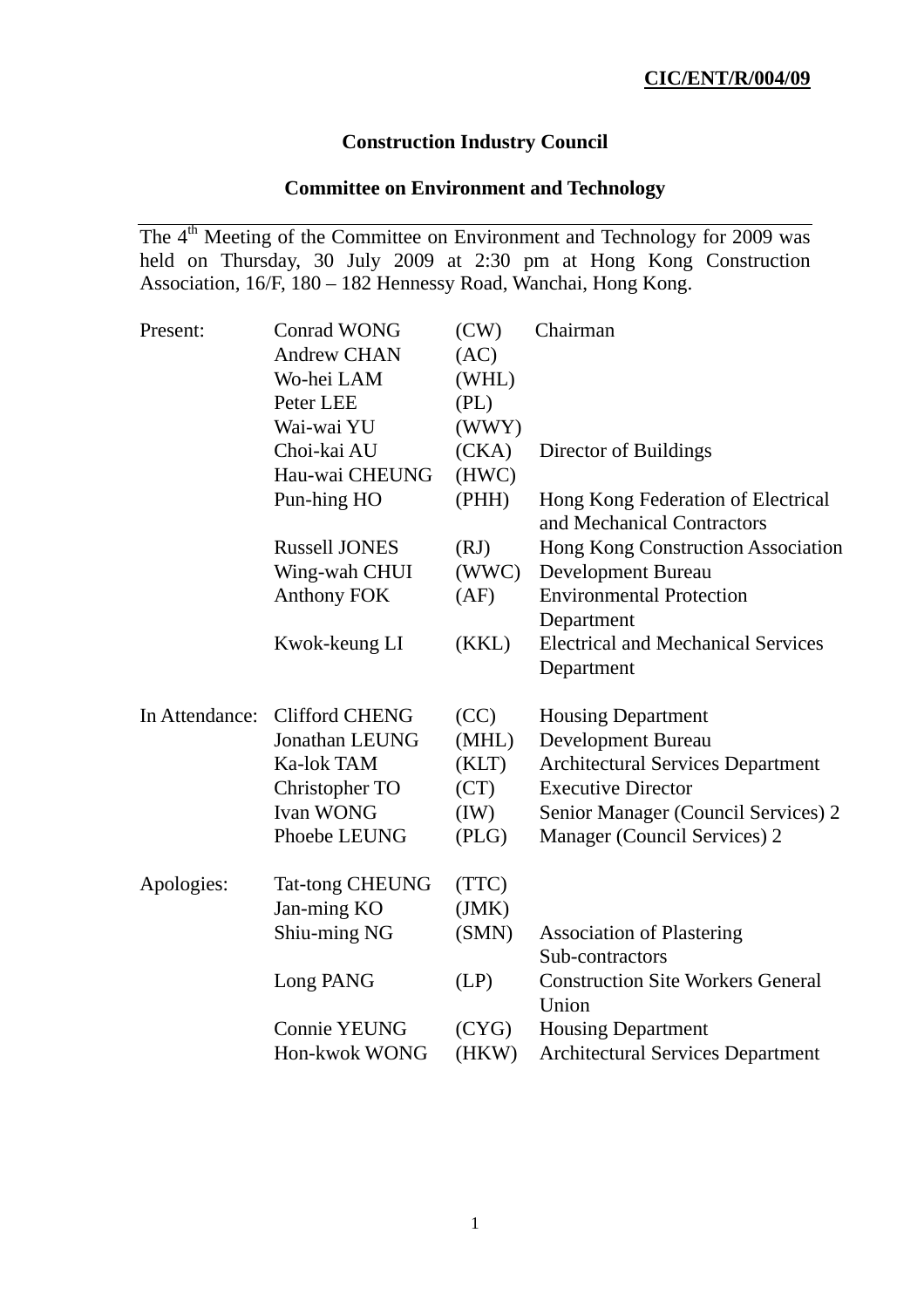# **PROGRESS REPORT**

# **Action**

# 4.1 **Confirmation of the Progress Report of the Previous Meeting**

 Members took note of Paper CIC/ENT/R/003/09 and confirmed the progress report of the  $3<sup>rd</sup>$  meeting held on Wednesday, 27 May 2009 at Hong Kong Construction Association.

### 4.2 **Matters Arising from the Previous Meeting**

4.2.1 Construction Standards

The revised consolidated report was circulated to Members on 29 May 2009 and no comments were received. The consolidated report and a CD-Rom containing all review reports of the Task Forces/Groups would be submitted to the CIC at its meeting held on 31 July 2009 for CIC Council members' reference.

4.2.2 Management of construction and demolition materials

RJ would follow up with contractors regarding their feedback on the proposed measures discussed at the last meeting. **RJ** 

 4.2.3 Terms of reference of Task Force on Research **Activities** 

Discussed under Agenda item 4.3.

4.2.4 Work plan of the Committee

Discussed under Agenda item 4.7.

### 4.3 **Task Force on Research Activities – Initial Recommendation**

Members took note of Paper CIC/ENT/P/020/09.

Members agreed that the CIC should take a proactive role to coordinate research activities of the industry. As the research strategies and the scope of research support services would vary according to the funding level, Members advised the Task Force to propose a research budget amount for further discussion by the Committee. It was also noted that irrespective of the budget

**TF-RA**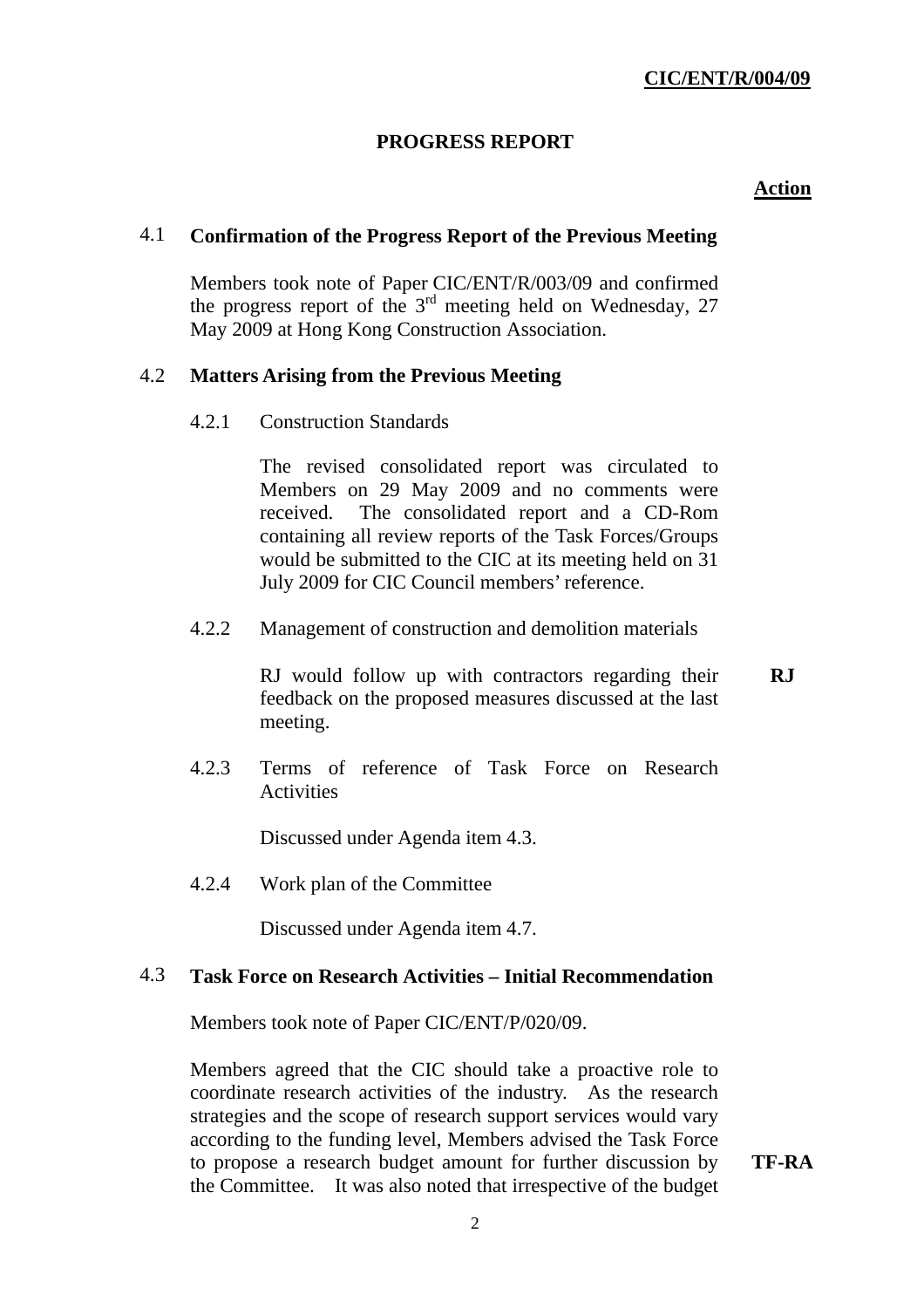#### **Action**

amount, a system should be established within the CIC for recommendation and prioritization of research topics, setting of research strategy and overseeing implementation of research projects. The Task Force might be asked to work out the details of such a system and make recommendations to the Committee for further consideration.

In the meantime, the CIC Secretariat would also seek initial views from the Committee on Administration and Finance as to **Secretariat** the matters on research funding allocation. **CIC** 

### 4.4 **Guidelines on Trip-ticket System**

 Members took note of Paper CIC/ENT/P/021/09 and were of the view that the Trip-ticket System (TTS) was an effective mechanism for monitoring the movement of construction and demolition materials. Members also agreed that the NGOs should be encouraged to adopt the TTS in public funded works projects.

For the draft Guidelines on the TTS, a Member advised that designating a proper site for construction waste disposal before commencement of works was important and such point should be included in the Guidelines. Another Member suggested incorporating into the Guidelines the TTS adopted in public works projects in a way that contractors could apply the same set of procedures in both public and private works.

Members also noted that the Development Bureau (DEVB) was reviewing the TTS adopted in public works with a view to simplifying the procedures by using a single trip ticket. A revised disposal delivery form had been used in some public works on a trial basis. The DEVB would provide their comments on the draft Guidelines to the CIC Secretariat. The Secretariat would revise the draft and where necessary, consult industry stakeholders on the implementation of the TTS.

Members also took note of a letter from the Environment Bureau (ENB) regarding measures to combat fly-tipping and land filling activities. After deliberations, Members considered that the Committee was still in the process of investigating how the TTS adopted in public works could be implemented voluntarily in private sector projects and therefore would not be in a position to comment on the practices of main contractors in implementing **DEVB** 

**CIC Secretariat**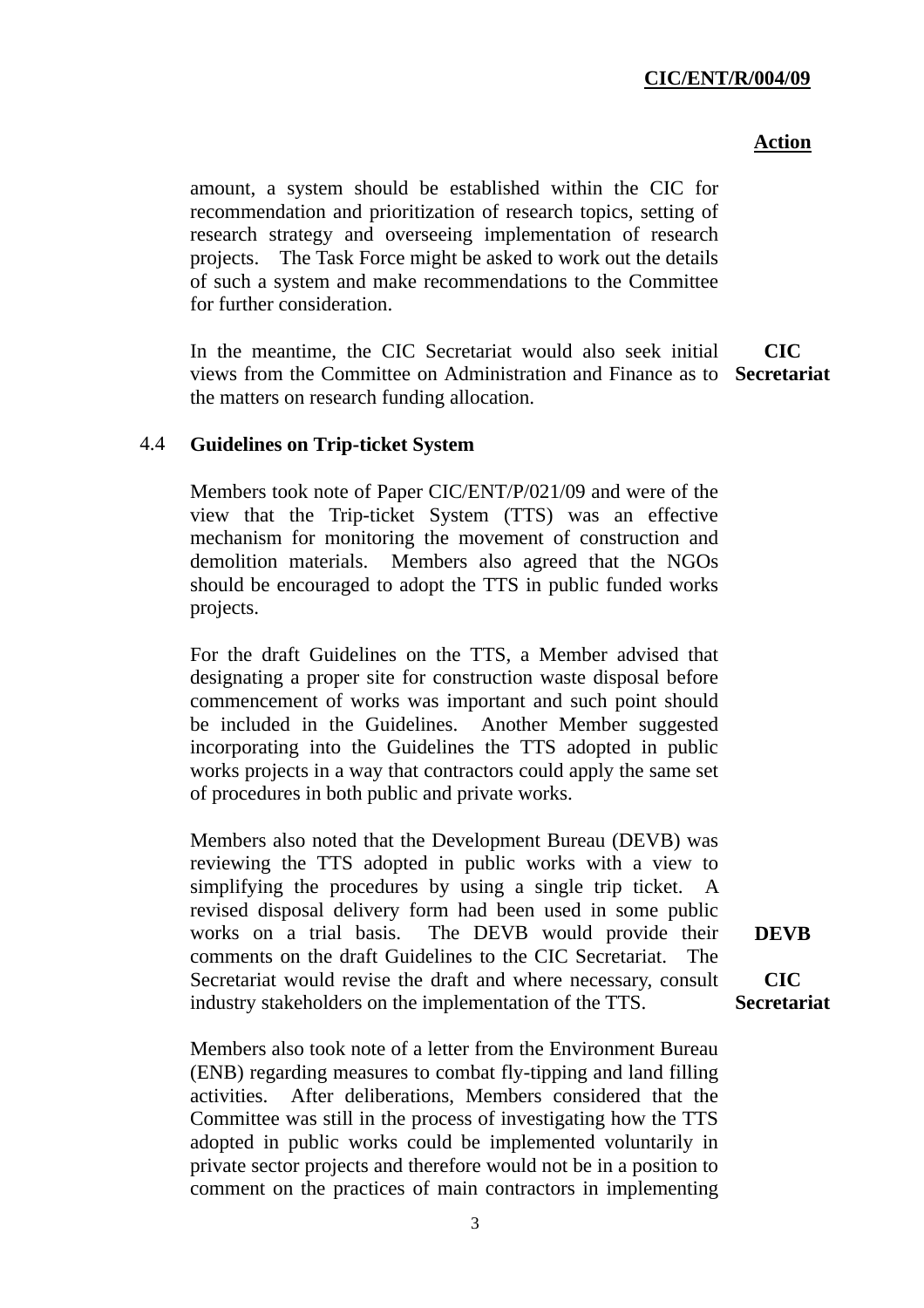#### **Action**

the voluntary TTS. The Secretariat was requested to revise the draft reply letter to the ENB and circulate it to Members for **Secretariat** comments. **CIC** 

*[Post-meeting notes: the revised draft reply letter was circulated to Members on 31 July 2009. Based on Members' comments, the draft reply letter was further revised and circulated to Members for review on 11 August 2009.]* 

# 4.5 **Update on Trade Task Force on the Mandatory Implementation of the Building Energy Codes**

 Members took note of Paper CIC/ENT/P/022/09 and expressed their concerns about owners' rights of access to rental properties when building owners would be responsible for arranging energy audits.

Regarding the changes to the legislative proposal on Mandatory Implementation of the Building Energy Codes, it was clarified that the confirmation of compliance with the Building Energy Codes for post-enactment buildings would be required upon the first consent for commencement of works for superstructure construction.

*[AC left the meeting at this juncture.]* 

# 4.6 **Task Force on Adhesion Technology for External Wall Tiles – Progress Report**

 Members took note of the Paper CIC/ENT/P/023/09 and advised that the proposed research should also examine the use of external wall tiles in high-rise buildings in Hong Kong with a view to setting out a benchmark building height beyond which the use of wet-fixed external wall tiles would be undesirable.

*[LWH left the meeting at this juncture.]* 

# 4.7 **Status Update on Work Plan**

Members took note of the Paper CIC/ENT/P/024/09.

#### 4.8 **Any Other Business**

A list of research projects commissioned by Construction